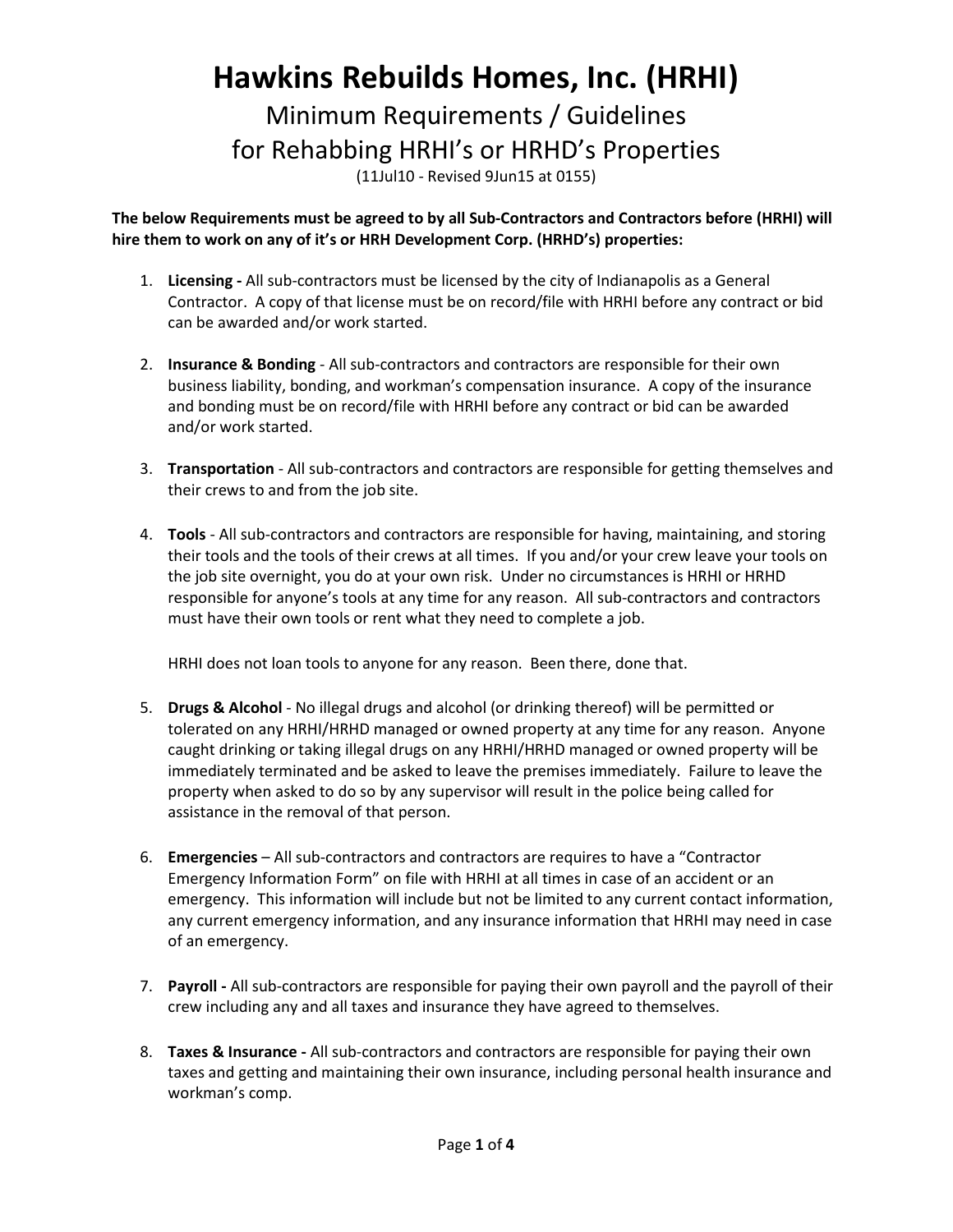9. **Pay Periods (weekly) and Payday (every Friday)** – HRHI requires that all General & Sub-Contractors employees are paid weekly. The cut off for all pay periods is the end of the day every Wednesday. Paychecks will be distributed before lunch on the Friday of the same week.

**Time Cards** - must be kept for each person working on HRHI or HRHD job sites, including Managers.

**HRHI or HRHD is not your "Cash Machine"**. Please do not ask for loans or advances of any kind.

10. **ExOffenders, Work Release & the Homeless** - HRHI would like for each crew to consist of a minimum of fifty (50%) percent of that crew to be either ExOffenders, Veterans or persons working in DOC's work release centers or persons that are in a "homeless". This is not a mandatory requirement on all jobs but it is our goal.

**In order for HRHI to release the final payment of 20% to the Sub-contractor or contractor, the below Guidelines must be met at the final inspection by HRHI – no exceptions. All final payments will be paid to sub-contractors and contractors within two business (2) days of the final inspection (allowing time for the property owner to view the property and HRHI and HRHD to process the paperwork and the check).**

**Minimum requirement on all properties – HRHI would rather make sure these things are found and fixed (repaired) in advance of any sale so they do not come back to bite us in the ass later.** (It is both HRHI's and the Sub-Contractors responsibility to inspect and correct all of the following)**:**

- 1. **Lead Paint** All properties must be inspected for lead paint. IF lead paint exists on the property it must be dealt with and brought up to the local community code.
- 2. **Mold** All properties must be inspected for mold, especially in the basement, behind kitchen sinks, behind tub and sink in the bathroom. If mold exists on the property it must be dealt with and brought up to the local community code.
- 3. **Asbestos** All properties must be inspected for asbestos. If asbestos exists on the property it must be dealt with and brought up to the local community code.
- 4. **Leaks** All properties must be inspected for **water** leaks. If any leaks are found in the basement (flooding) or in or around the chimney or roof, gutters, etc., it must be dealt with and brought up to the local community code.

All properties must be inspected for **gas** leaks when the gas is turned on. Anything that uses gas such as stoves or furnaces must be properly inspected by someone that knows what to look for and any problems corrected before work can be done on the property.

All properties must be inspected for **air** leaks. Look for air leaks around windows, doors, basements, attacks, etc. All air leaks should be repaired and/or replaced.

5. **Utilities** – All utilities on the property. If any meters (lights, gas, or water) are missing, electrical panel boxes are not up to code these things must be corrected usually before we should start working on the property.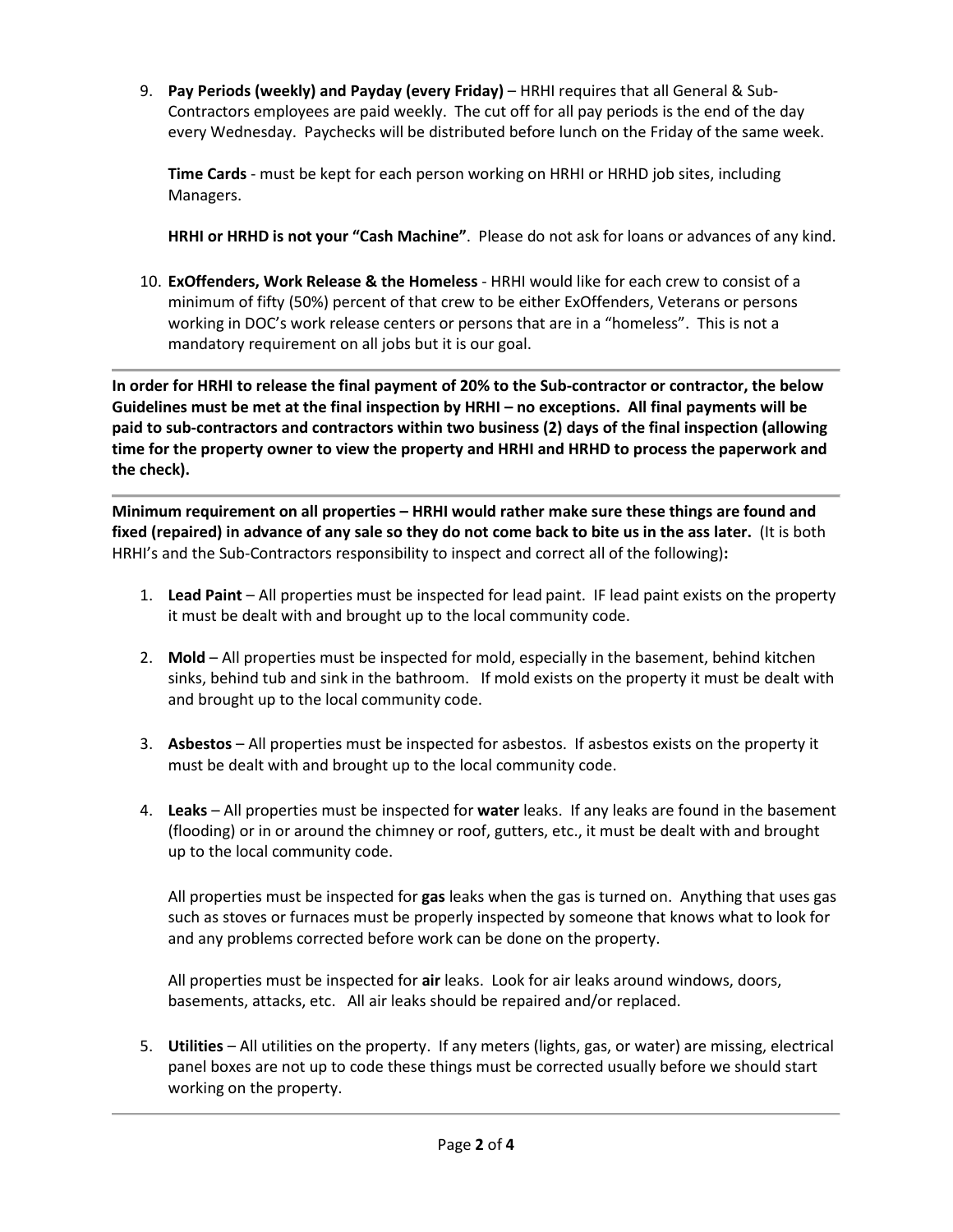**Properties that will be "Retailed"** - If property is to be "Retailed" almost everything must be replaced or be almost "NEW". We don't want to give an inspector or real estate agent any reason to offer us any less for a property because we were too cheap to add a few dollars to make something "Retail Ready". We want to get top dollar for our work and our properties.

REMEMBER, WE ARE GUARANTEEING THIS PROPERTY AND ITS WORKMANSSHIP FOR ONE (1) FULL YEAR.

**Materials** – Use all medium grade, medium priced materials – DO NOT USE THE LOWEST PRICED MATERIALS. THE HIGHEST PRICE MATERIALS SHOULD NOT BE USED UNLESS THE CLIENT/CUSTOMER SPECIFICALLY ASKES FOR THEM.

- 1. **Bathrooms** Replace: toilet, vanity, sink, faucets, medicine cabinet (w/mirror), tub, tub surround, vinyl, exhaust fans, lighting, towel bars, toilet paper holder, vinyl or tile flooring, sound-solid floors
- 2. **Kitchens** Replace: cabinets (wall & counter), counter top, sink, faucets, garbage disposal, lighting, vinyl or tile flooring
- 3. **Drywall** All holes must be patched
- 4. **Ceilings** All holes must be patched all must be textured
- 5. **Trim** All must have trim and painted a "bright white" (our default color for trim)
- 6. **Paint** All walls must be freshly painted with good medium grade paint, usually a "tan" or "beige" or "off white". **Important note:** No paint on door knobs, wall outlets, wall switches, windows, and no wall paint on the trim (unless it is the same color) **– sloppy work like this will get your check held up until it is corrected.**
- 7. **Electrical** Replace all: switches, receptacles, face plates, light bulbs should be replaced or added and in working order
- 8. **Lighting** All must be new or like new no construction lighting
- 9. **Plumbing** All plumbing must work, no leaks, water running at a good strong flow, drains cleared, etc.
- 10. **Heating & Cooling** Furnace and air conditioner should be new or like new All vents must be cleaned out (vacuumed) with new or like new air vents
- 11. **Interior Doors** New or like new with all new matching hardware that fits and opens properly.
- 12. **Closet Doors** New or like new with all matching hardware that fits and opens properly
- 13. **Closets** must be painted on the inside (no trim), carpeted with shelving and a cloths bar